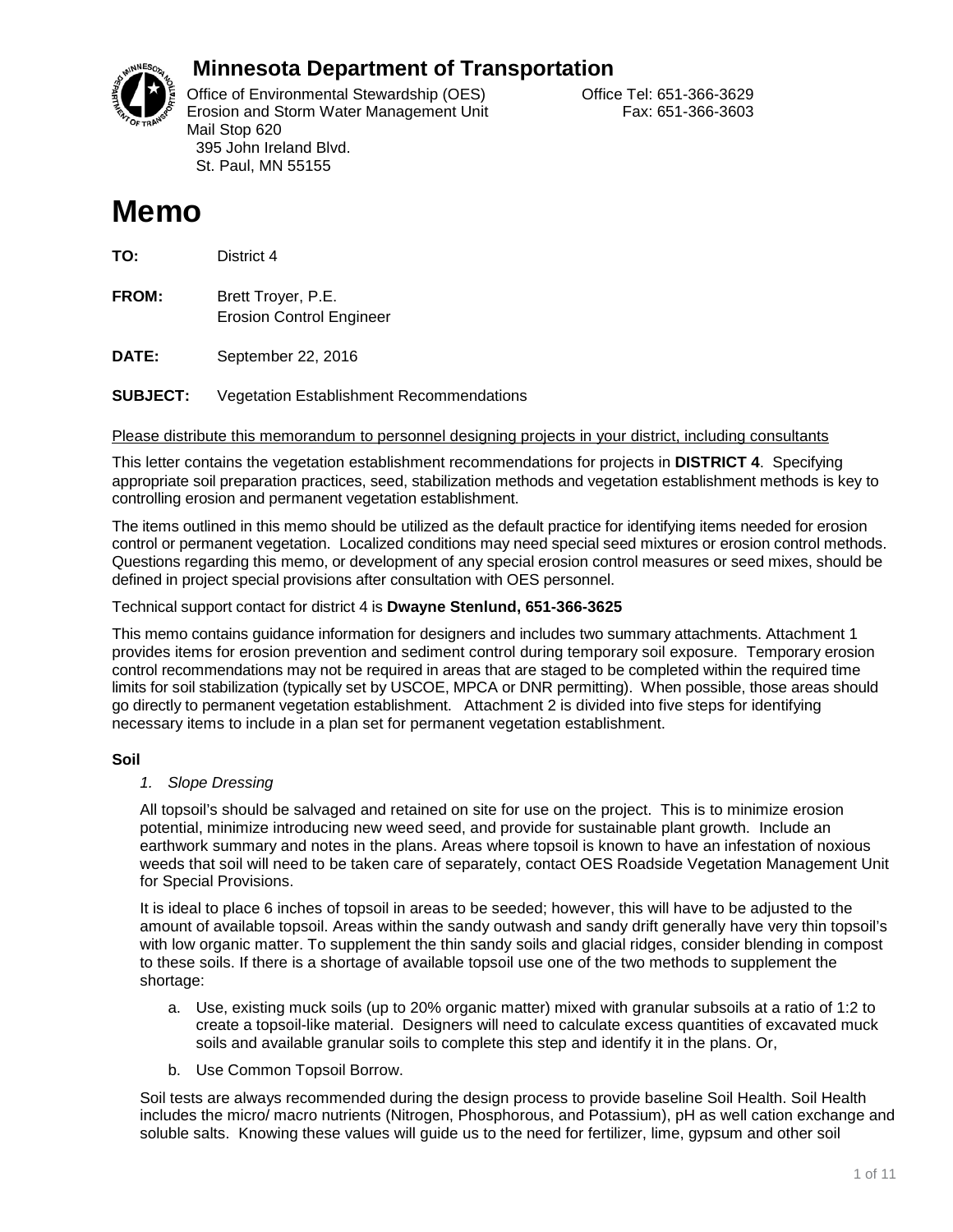amendments. This will help to maximize vegetation establishment and minimize impacts to our waters. The University of Minnesota (UofM) Soil Testing and other private laboratories can perform the soil analysis and provide recommendations for fertilizer ratios/rates as well as other soil amendments. Request the UofM Soil Analysis Package 2 for Professional Turf Management or equivalent to obtain the baseline Soil Health values.

The D4 area has five general base soil types (Table 1). However, each project may have all of these types, plus muck soils and mixtures. Sand and silt soils are very difficult to stabilize and the plan should include measures for temporarily stormwater management (portions of Pope and Douglas Counties).

| <b>MLRA Region</b><br>10   | <b>Soil Textural Class</b>                                                              | <b>AASHTO System</b>  | <b>District 4 Counties</b>                                                 |
|----------------------------|-----------------------------------------------------------------------------------------|-----------------------|----------------------------------------------------------------------------|
| Rolling Till<br>Prairie    | Loams, Silty Ioams,<br>silty clay loams                                                 | A-4, A-6, A-7         | Traverse, Big Stone, Swift,<br>Stevens, Pope, Grant, Douglas,<br>Ottertail |
| <b>Red River</b><br>Valley | Silty loams, silty clay<br>loams, sand                                                  | A-3, A-7, A-4         | Traverse, Wilkin, Clay, Grant<br>Ottertail                                 |
| Sandy<br>Outwash           | Sandy loam, muck,<br>clay                                                               | A-2. A-2-4, A-4       | Pope, Douglas, Ottertail, Becker                                           |
| <b>Gray Drift</b>          | Sandy loam, coarse<br>sandy loam, silty clay<br>loam, clay, loamy<br>sand, sand, gravel | A-7, A-1, A-2-4, A-4, | Ottertail, Wilkin, Clay, Becker                                            |
| Thin Loess<br>and Till     | Loamy sediment,<br>sand, gravels, muck                                                  | A-1, A-3, A-4, A-2-4  | Pope, Douglas                                                              |

**Table 1. Soil Types by Counties**

#### *2. Topsoil Material ( Spec 3877)*

These are soils that are provided to solve availability, specific slope, bio-retention, bio-detention and ditch stability problems.

- a. Common Topsoil Borrow: General use topsoil to supplement existing topsoil to meet the minimum depth of 4 inches.
- b. Loam Topsoil Borrow: General landscape and planting beds if soils are deficient in rooting potential.
- c. Sandy Clay Loam Topsoil borrow: Processed topsoil for placement on turf reinforcement mats, cellular confinements systems, tied or untied concrete mats, and for tree root protection or restoration.
- d. Rooting Topsoil Borrow: General rooting soils, with excellent drainage characteristics composed of three material components of sand, compost and loam topsoil Borrow
- e. Boulevard Topsoil Borrow: High performance median landscape bed media that supplies proper level of compaction, water holding capacity and nutrient retention of equal parts of loam, sand, and compost
- f. Filter Topsoil Borrow: Well drained water quality planting and filtration/infiltration medium composed of a sand/compost blend.
- g. Organic Topsoil Borrow: Excellent turf growing medium or supplementing existing poor topsoil, consisting of a blend of the salvaged topsoil and compost.

### **Soil Preparation (Spec 2574)**

Identified as Step 1 in the Permanent Vegetation Establishment table (Attachment 2)

*1. Subsoiling*

Designate areas that are not to be used for staging, or driving (eg. infiltration treatments, wetland soil edges, certain utilities, Areas of Environmental Sensitivity). Storage areas for equipment, stockpiles, and materials (i.e. Precast Median Barriers), temporary haul and access roads must be de-compacted before final turf establishment. Provide a subsoiling pay item quantity for these areas where vegetation is proposed.

*2. Soil Bed Preparation*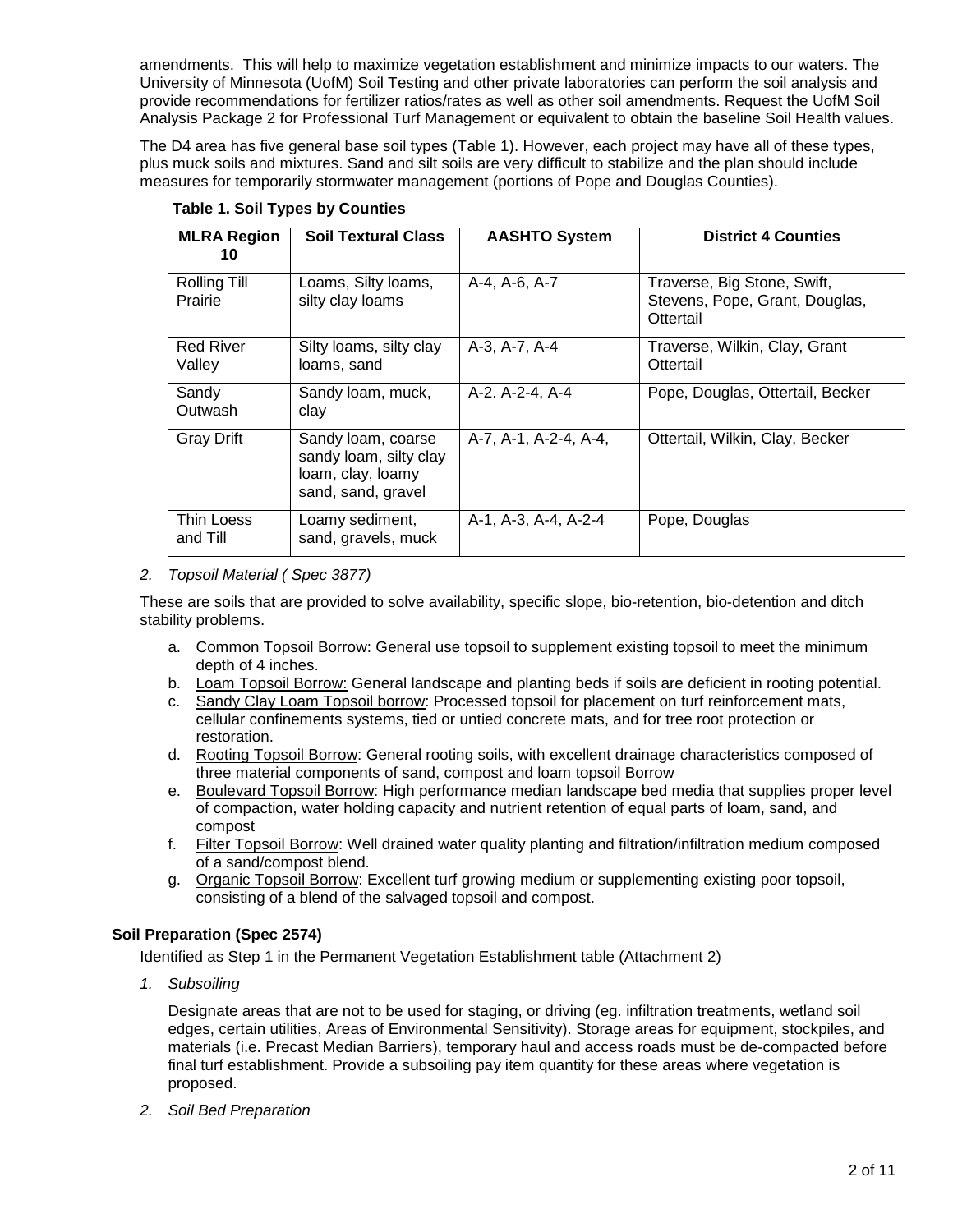Provide this for all areas that will require turf establishment. Provide in the plans soil bed preparation, pay item 2574.578 on slopes flatter than 1:2 and Soil tracking, pay item 2574.580 on slopes 1:2 and steeper.

*3. Lime (3879)* 

Lime is helpful in establishing vegetation in acidic type soils. Lime recommendations are typically based on soil test pH results. If soil tests indicate the pH is below 6.3, apply 2 tons/acre of agricultural lime on the project.

*4. Fertilizer (3881)*

The three types for vegetation establishment are as follows; Type 1 is commercial, type 3 is slow release nitrogen, and type 4 is natural base. All fertilizer used for permanent seeding in the D4 region will deploy a minimum of 70 percent of the Nitrogen in the slow release form from organic, natural, natural based or synthetic formulations. It is the designer's responsibility to include the fertilizer analysis (N:P:K ratios) and application rates as a note in the statement of estimated quantities or tabulation sheets. One example is shown below (quantities, analysis, and application rates will need to be filled in appropriately):

|     | STATEMENT OF ESTIMATED QUANTITIES |          |                   |     |       |                                      |  |  |
|-----|-----------------------------------|----------|-------------------|-----|-------|--------------------------------------|--|--|
| Tab | Sheet No.                         | Item No. | Description       |     | Unit  | <b>Total Estimated</b><br>Quantities |  |  |
|     | 123                               | 2574.508 | Fertilizer Type 3 |     | Pound | <b>XXX</b>                           |  |  |
|     | 123                               | 2574.508 | Fertilizer Type 4 | '2. | Pound | <b>XXX</b>                           |  |  |

(1) Fertilizer analysis xx-xx-xx, application rate aaa lbs/acre for seed areas Fertilizer analysis xx-xx-xx, application rate bbb lbs/acre for sod areas

(2) Fertilizer analysis yy-yy-yy, application rate ccc lbs/acre for seed areas

If you have multiple fertilizer analyses of the same fertilizer type it can further be broken down and shown in the tab sheets to break down the pound of each.

#### **Turf Establishment (Spec 2575)**

Turf establishment lump sum is for establishing permanent soil covers for small areas, typically under 2.5 acres in size. These would include turn lane construction, lighting projects, and culvert replacement.

**NOTE:** Provide a note in the statement of estimated quantities or tabulations that modifies any of the standard language of this item as shown in 2575.3 L specification.

Temporary Erosion Control is not part of this item and will need to be addressed and incorporated into the plans separately.

#### **Seed (Spec 2575)**

Identified as Step 1 in Attachment 1 and Step 2 in Attachment 2

- *1. Seeding (Spec 2575)*
	- a. Provide a seeding pay item for all temporary and permanent seeding operations.
	- b. For temporary seeding purposes provide the following;
		- i. Use the seeding pay item when seeding contiguous areas larger than 2.0 acres.
		- ii. Use rapid stabilization methods for areas that are: less than 2.0 acres, near water, or where stormwater leaves project limits. The plan must indicate areas for Rapid Stabilization; quantities should include an estimate of multiple applications based on staging or phase of construction. These are for small critical areas, scattered over the project site. Use in Areas of Environmental sensitivity (AES) and may be noted on plan sheet as 'Site Management Plan Area.

The seeding method depends on the soil type and existing plant materials. On occasion there may be need to indicate the seeding method for final or temporary stabilization.

- a. Drill seeding
	- i. Specify drill inter-seeding for native or general seed mixtures when seeding into either an established temporary vegetative cover or areas where temporary straw mulch is placed.
- b. Broadcast seeding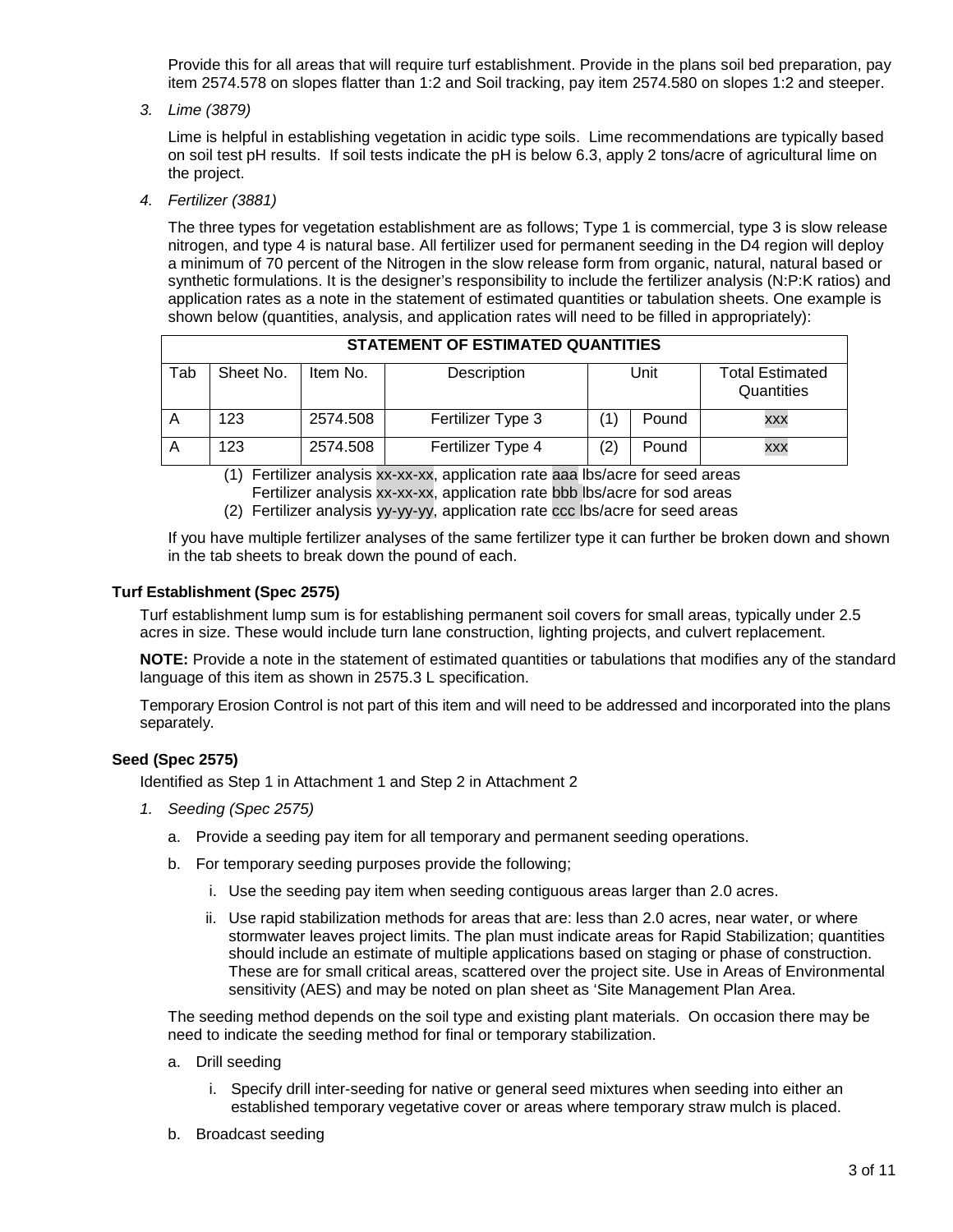- i. Hydraulic application: Specify in all plans for temporary seeding and seeding of difficult areas such as slopes steeper than 1:2, limited access, or saturated soils.
- ii. Hand application: Specify for small areas, areas under maintenance restrictions, and erosion failures. This can be for either native or general seed mixtures. If hand raking of seeding is specified, indicate as incidental.
- *2. Seed Mixture (Spec 2575, 3876)*

MnDOT is increasing the use of native species on the roadsides. The 2X-XXX series (composed of primarily non-native species) will continue to be utilized on regularly mowed areas such as in-slopes (e.g. top 8-15ft) and residential and commercial areas. The 3X-XXX series (composed primarily of native species) were designed to protect and enhance natural resources, promote biodiversity, support pollinator habitat, display native vegetation, introduce travelers to the regional physical or biological character of the native landscape, and enhance visual quality by using vegetation to frame or screen views to and from the roadway corridor.

The seed mixture will depend on location (within project or region of the state), functional outcome, and soil type. Seed mixes are formulated to provide quicker cover initially while the longer term species establish. The seed mix application rates are based on Pure Live Seed (PLS) and the seed mix number provides information about the use and content of the mix. This numbering system can be used to guide the designer in choosing the right mix for a given site on the project.

See Attachments 1 & 2 for general seed recommendations. For specific composition of a seed mix refer to the MnDOT Seeding Manual. If the project has unique seed requirements (such as wetland restoration, Areas of Environmental Sensitivity, etc.) consult with OES for guidance.

a. Temporary Seed Mixtures (3876) - see Attachment 1

Provide a seed pay item for temporary seeding purposes when seeding contiguous areas larger than 2.0 acres. Seed mixture 21-xxx is for short term stabilization of 1 season and 22-xxx is for longer term stabilization, 2 or more seasons.

b. Permanent Seed Mixtures (3876) - see Attachment 2

It will become more common to have projects with both native mixes and non-native mixes. An example would be to have native mixes (3X-XXX series) on the back-slope and ditch bottom, while the in-slope and/or median may be a non-native mix (2X-XXX series). The use of native seed mixes are often required along Prairie Passage Routes (see below), adjacent to public lands (E.G. parks and forests under federal or state jurisdiction), or used to mitigate impacts regulated by other agencies.

This is a standard condition of the DNR General Permit to MnDOT for repair or bridges and culverts (GP2004-0001). The DNR may also require that native vegetation be utilized when projects run through or adjacent to DNR managed lands such as Wildlife Management Areas, Scientific & Natural Areas, Public Access, State Parks, State Forests, etc.

Native vegetation suitable to the local habitat is also recommended when projects run through or adjacent to areas that include rare species, in areas identified as a Site of Biodiversity Significance, or in an Area of Environmental Sensitivity (AES). The DNR is not alone in these requirements. Use of native vegetation can come up by request from adjacent landowners or in other regulatory compliance measures (see environmental documentation and permits).

For ADA projects, use the seed mixes or sod types recommended for frequently mowed areas in the SEED section of attachment 2.

#### **Prairie Passage Route**

In 1993, the FHWA gave funding to departments of transportation in Minnesota, Iowa, Missouri, Kansas, Oklahoma and Texas to develop a prairie passage. The goal of the prairie passage is to protect native grasses and wildflowers along the roadside right-of-way; plant native grasses and wildflowers along the roadside right-of-way; and promote the awareness of prairie related natural and cultural resources. Table one lists the roads in D4 with this designation.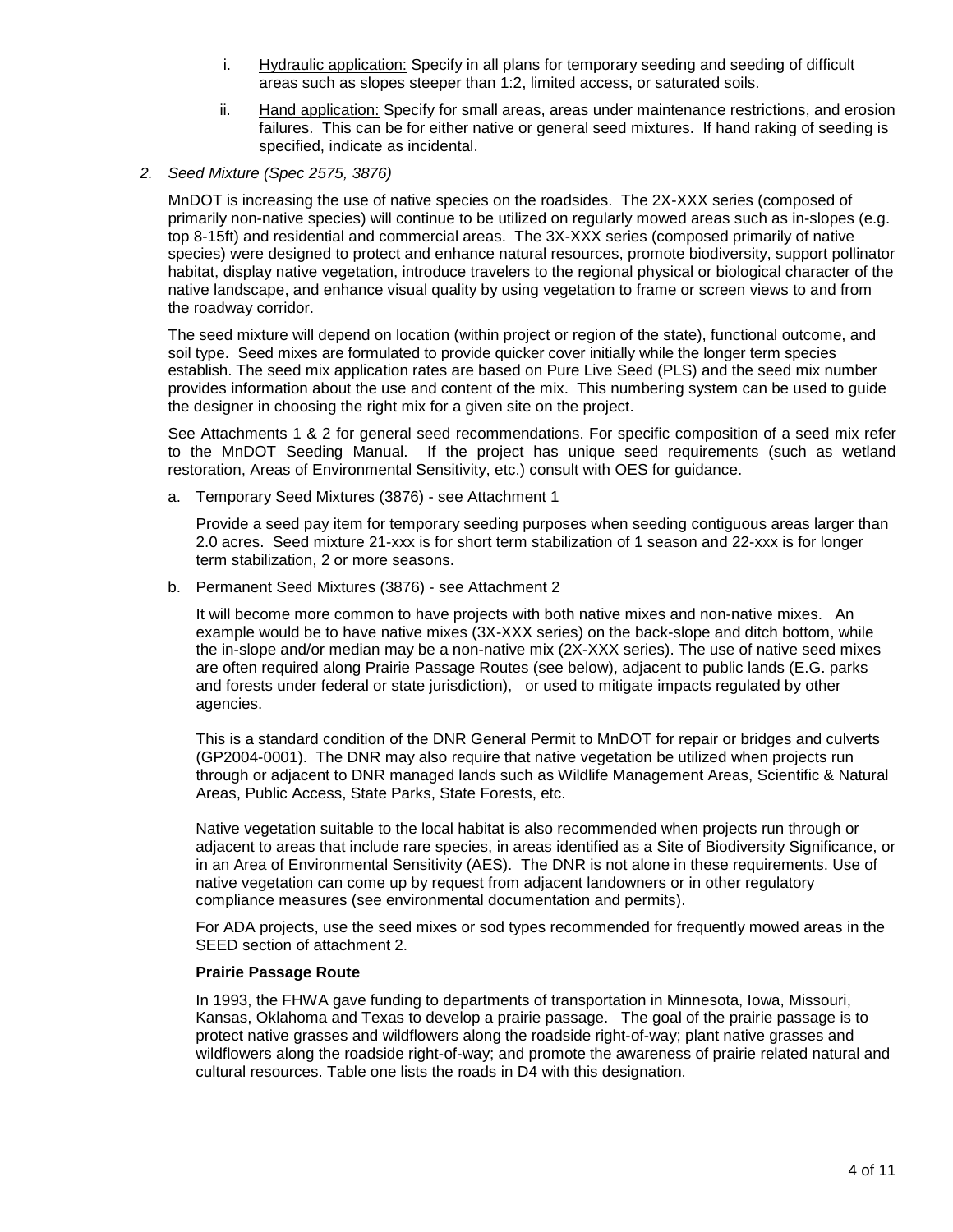| <b>Primary</b>                                |                  | rable 1.1 raille i assaye Koauways and Countles<br><b>Secondary</b> |                                                                                                                                      |
|-----------------------------------------------|------------------|---------------------------------------------------------------------|--------------------------------------------------------------------------------------------------------------------------------------|
| Road                                          | County           | <b>Roads</b>                                                        | <b>Special Features</b>                                                                                                              |
| TH7                                           | Swift            | TH12                                                                |                                                                                                                                      |
| TH9<br><b>TH59</b>                            | <b>Stevens</b>   |                                                                     | Verlyn Marth Prairie                                                                                                                 |
| TH9                                           | Grant            | TH55                                                                |                                                                                                                                      |
|                                               |                  |                                                                     |                                                                                                                                      |
| TH <sub>9</sub>                               | Traverse         | TH75                                                                |                                                                                                                                      |
| TH9                                           | <b>Wilkins</b>   | TH75,<br>TH55                                                       | Headwaters of the Red River of the North<br>OtterTail: Prairie Wetlands Learning Center, Seven Sisters<br>Prairie, Ottertail Prairie |
| TH <sub>9</sub><br><b>TH32</b><br><b>TH34</b> | Clay             | <b>TH75</b>                                                         | <b>Bluestem Prairie</b><br>Buffalo River State Park, MSUM Regional Science Center                                                    |
| <b>TH32</b><br><b>TH34</b>                    | <b>Becker</b>    | <b>TH59</b>                                                         |                                                                                                                                      |
|                                               | Ottertail        | TH <sub>59</sub>                                                    |                                                                                                                                      |
|                                               | <b>Big Stone</b> | TH7, TH75                                                           |                                                                                                                                      |
|                                               | Pope             | TH55,<br>TH28,<br>TH104                                             | Glacial Lakes State Park, Ordway Prairie                                                                                             |
|                                               | Douglas          | TH55                                                                |                                                                                                                                      |

**Table 1. Prairie Passage Roadways and Counties**

#### *3. Sod (Spec 2575, 3878)*

Sod should be used in areas where it can be maintained as necessary for instant erosion control. Areas where sod may be considered are residential lawns, urban areas, and areas of concentrated flow where erosion is a concern. It is important to specify the correct type of sod (Lawn, Mineral, or Salt tolerant) for the area. Lawn Sod is appropriate for residential use; Mineral Sod is appropriate for granular, sandy soils; Salt-tolerant Sod is appropriate for high traffic areas at boulevards, road edges, and medians where salt use is expected.

#### **Stabilizing Covers (Spec 2575)**

All projects will have one or more of the following stabilizing covers to limit erosion and aid in plant germination. Identified in Attachments 1 & 2

1. *Mulch (3882)* 

MnDOT recommends that all projects use Type 3 Mulch, but it is not a standard. Type 3 Mulch is a clean grain straw, certified to be free of noxious weeds by the Minnesota Crop Improvement Association.

**NOTE:** Use Type 1 or Type 3 mulch in areas that are 2 acres and larger and/or widths greater than 8 feet.

- *a. Type 1 Mulch:* Use as an alternative to Type 3 Mulch with the temporary or Non-native seed mixtures. Provide disk anchoring for this item.
- *b. Type 3 Mulch:* Use in areas that specify native seed mixes. Provide disk anchoring for this item.
- c. *Type 4 Mulch:* Use in areas where crimping is difficult and on slopes without ravine drainage (specify either Type 1or 3 Mulch, depending on seed mixture).
- d. *Type 5 Mulch:* made from ground-up grubbed trees, can be used in combination with silt fence in ditch bottoms to provide flow control and nutrient adsorption, traction on clay soils, tree root protection, slash mulch for slopes, and temporary access roads.
- e. *Type 6 Mulch:* Use in Landscape beds
- 2. *Erosion Control Blankets\* (3885)*

The netting is available in several forms and categorized by degradation, type (synthetic or natural), and function.

All ditches that discharge water off the site should have additional quantities of blanket for the last 200 feet for temporary conditions associated with all stages of the project. Most soil or compost filled riprap will require a blanket to aid in germination and soil protection during flow conditions. In critical areas,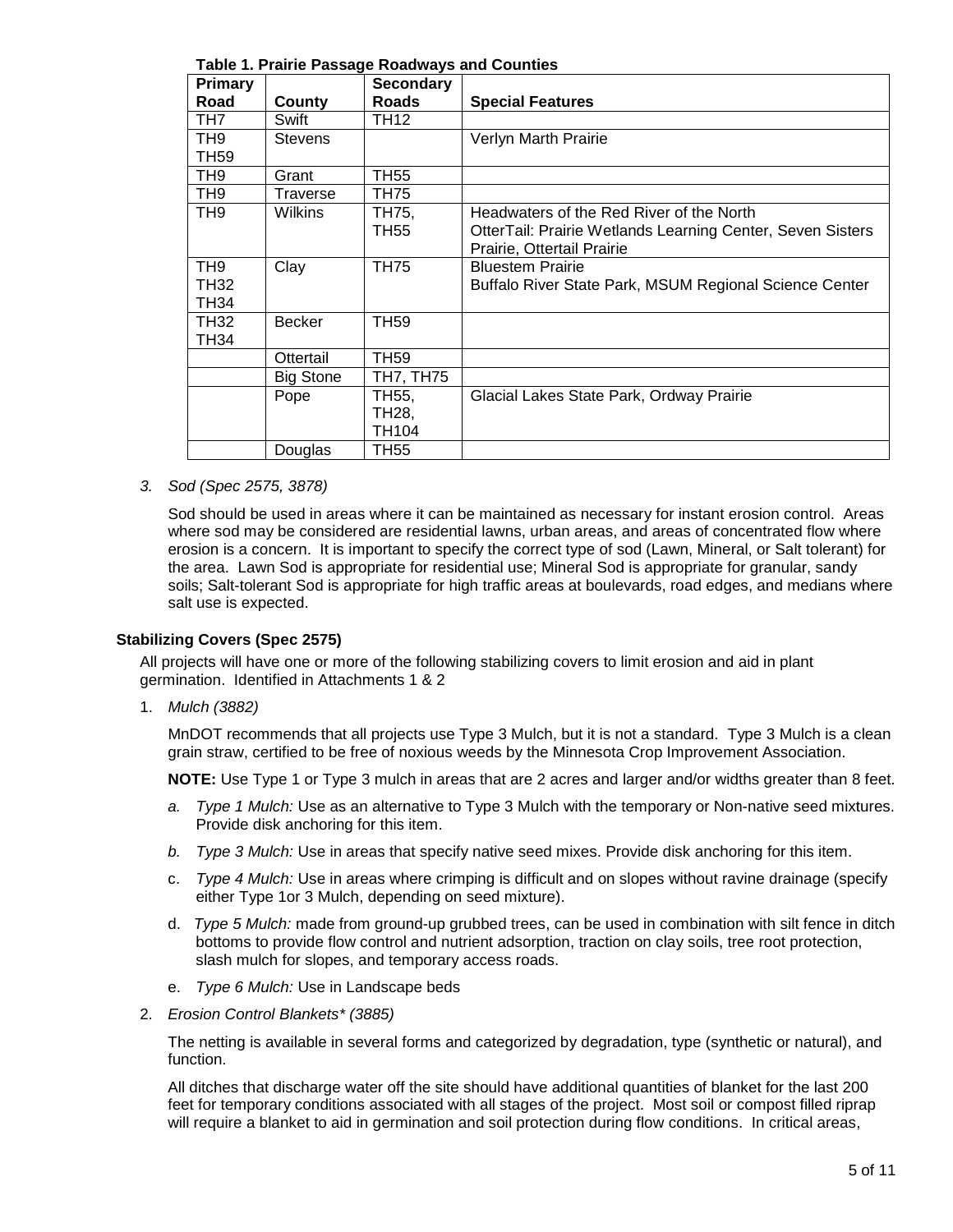specify as a note in the Statement of estimated quantities or tabulations that maintenance on the blanket is required.

- *a. Category 0:* Short lived, rapid degrade. For slopes <1:3 with regular mowing. This includes areas where turf grass seed is specified.
- *b. Category 3\*\*:* For slopes 1:3 to 1:2 and channel grades < 3%.
- *c. Category 4\*\*:* For slopes between 1:2 and 1:1 and channel grades <5%. Typically specified with erosion stabilization mats for seed germination.
- d. *Category 6: Semi* Permanent surface stabilization. Not soil filled. For channel grades <7%.

**\*NOTE:** Include the standard detail sheet for the head trench and stapling pattern when blankets are specified in the plans.

**\*\*NOTE:** Category 3 & 4 control blankets now have the suffix P or N as a pay item. P is for synthetic netting and N is for natural netting. These suffixes must be identified in pay item tabulations. Synthetic netting (3P or 4P) may be prohibited due to adjacent landowner requests, mow areas, permit requirements, or rare species. Check environmental review documentation and permits prior to selecting this item. Natural netting (3N or 4N) or other methods of mulch protection should be specified for these situations. Provide a note in the statement if estimated quantities or tabulation sheets if wood fiber is desired.

3. *Hydraulic Erosion Control Products (3884)*

Hydraulic matrix products can be used both for temporary conditions and permanent turf establishment*.* 

- a. Use Hydraulic mulch for short term temporary cover such as stockpiles and slopes that do not receive concentrated flow. Use a 3x-5x multiplier of the permanent turf areas for each construction season. This also can be used as an alternate to Type 1 Mulch on flat lawn areas.
- b. Use Hydraulic Bonded Fiber Matrix for difficult access locations with safety concerns and without concentrated storm water flows. May prevent rapid seedling establishment.
- c. Use Hydraulic Reinforced Fiber Matrix for longer term temporary cover for erosive soils and for over wintering conditions. This also can be used as an alternate to erosion control blanket for permanent turf establishment, except in ditches.
- d. Use Hydraulic Compost to supplement weak sandy soils and act as an erosion control mat for use on slopes less than 1:6.

#### **Poly Coverings (3888)**

Alternatives to temporary seeding or Rapid Stabilization consider using temporary poly covering in areas adjacent to rivers, bridge abutments, and other steep slope. The contractor will be able to 'open and close' this cover every day while completing the work. Include a pay item 2575.518 temporary poly covering.

Provide a note in the statement of estimated quantities or tabulations which poly covering is required, if any. Woven geotextile type V; reinforced poly tarp; or reinforced polyethylene sheeting.

#### **Turf** *Reinforcement Mats (3885)*

All turf reinforcement mats (TRM's) are soil filled with Sandy Clay Loam Topsoil Borrow. The TRM should be designed based on bed shear. Categories 1-3 provide a range of bed shear stabilization between 2.1 and 8lbs/ft<sup>2</sup>. Category 4 is for steep slope surface stabilization where high tensile strength is required. When a TRM is called for in the plan, provide the appropriate category of erosion control blanket (typically Category 4) as a separate pay item.

**NOTE:** Provide special installation details in the plan that includes head and check trenching, overlap, and stapling, pin, rod or some other attachment. Contact OES for these details.

#### **Watering (spec 2575)**

For areas where it is critical to obtain good turf cover water is a must. For watering slopes adjacent to infiltration areas and ponds provide a watering pay item. For watering of Turf Reinforcement Mats, steep slopes, RSS walls provide temporary irrigation/water by special provision. Contact OES for watering provision guidance.

#### **Vegetation establishment and Weed Control (Spec 2575)**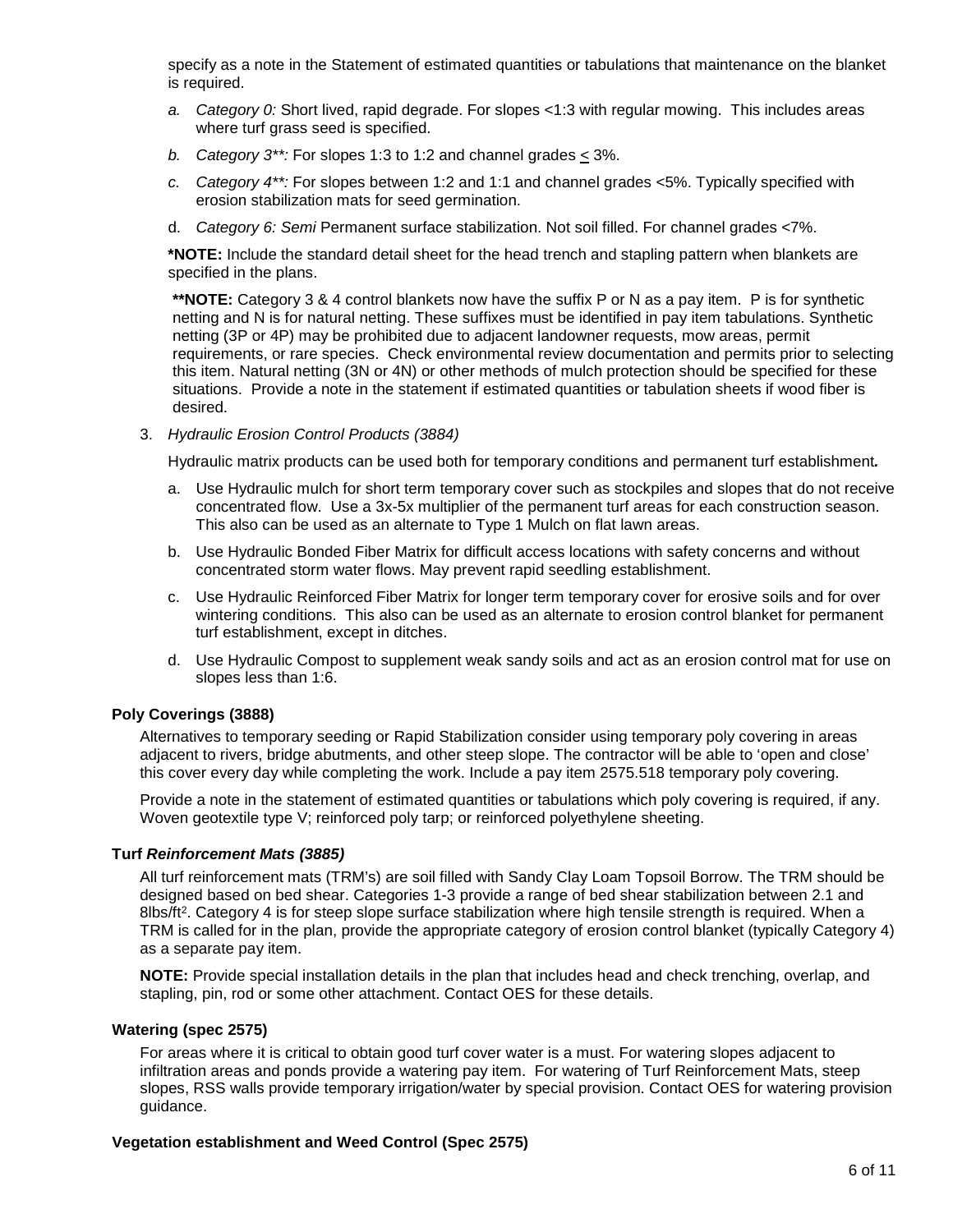Identified as Step 5 'Establishment' in Attachment 2

1. *Mowing*

Provide a mowing pay item on projects with seeding and duration of more than three months.

The suggested quantity in Attachment 2 is an average and may need to be adjusted based on the project.

**NOTE**: Provide the following in the construction notes:

o *Mowing schedule (to the extent possible within the time frame of the project): Mow after seeding and starting when the majority of vegetation is 12"-18" high. Set mower to a height of 6" – 10". Mow non-native seeding areas once or twice to control weeds. Mow native seeding areas approximately 3 times at 1-month intervals in the first growing season after planting, and 2 times at 1-month intervals in the second growing season*.

2. *Weed Spraying* 

Include weed spraying and weed spray mixture pay items on all projects. Attachment 2 shows an approximate quantity to use as well as a general herbicide recommendation. This herbicide will control most noxious weeds but not all. Noxious weed locations can be obtained from district maintenance staff. If specific noxious weed issues are known during the design phase, contact OES Roadside Vegetation management Unit to for more site-specific recommendations.

**NOTE:** Provide the following in the tabulation notes:

o *Weed spraying to be done throughout the project to control and prevent the spread of weeds. Submit a pesticide application record to the engineer for each application. Weed spraying will be measured by the area covered or area spot sprayed by herbicide and successfully applied as indicated by dead noxious weeds. Weed spray mixture will be measured by volume of herbicide furnished and used.* 

Attachment 1: Temporary Erosion Control Recommendations Attachment 2: Permanent Vegetation Establishment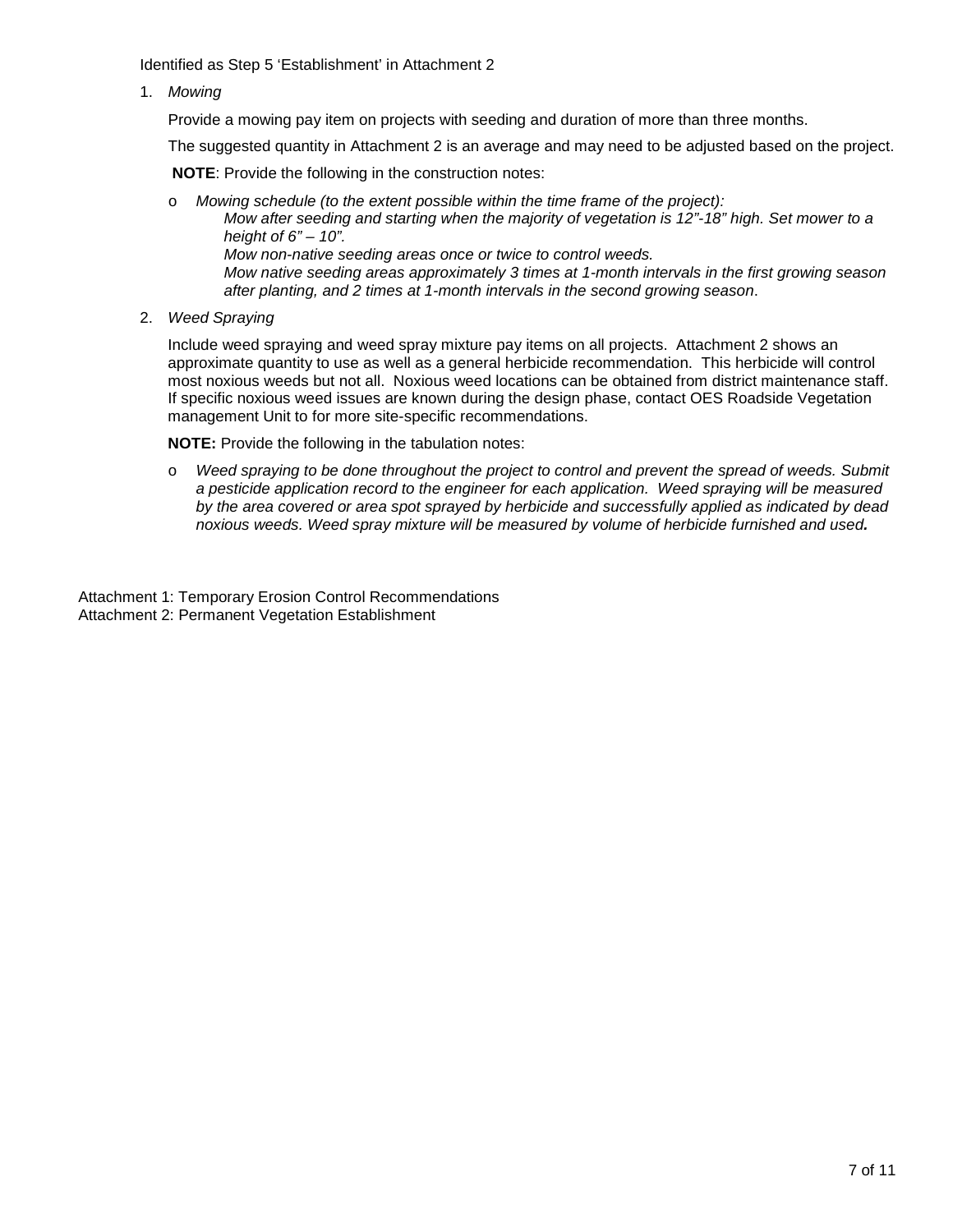#### **Attachment 1: Temporary Erosion Control Recommendations**

These recommendations are for general temporary erosion control general. Select the appropriate items at each step. To address different conditions within a project, it is likely that more than one item from each step (or pairings between steps) will be required for your project.

| Step 1: |          | <b>SEED MIXTURES</b> |               |              |                                           |                                                              |  |
|---------|----------|----------------------|---------------|--------------|-------------------------------------------|--------------------------------------------------------------|--|
|         | ITEM NO. | <b>DESCRIPTION</b>   | <b>RATE</b>   | <b>UNITS</b> |                                           | <b>Notes</b>                                                 |  |
|         | 2575.502 | SEED MIXTURE 21-111  | 100 LBS/ACRE  | POUND        | less than 1 year, spring/summer seeding   |                                                              |  |
|         | 2575.502 | SEED MIXTURE 21-112  | 100 LBS/ACRE  | <b>POUND</b> | for less than one year, fall seeding      |                                                              |  |
|         | 2575.502 | SEED MIXTURE 21-113  | 110 LBS/ACRE  | <b>POUND</b> | for less than one year, use on poor soils |                                                              |  |
|         | 2575.502 | SEED MIXTURE 32-241  | 38 LBS/ACRE   | <b>POUND</b> |                                           | for 1-5 years, where native mixes will be used for permanent |  |
|         |          |                      |               |              | establishment                             |                                                              |  |
|         | 2575.502 | SEED MIXTURE 22-111  | 30.5 LBS/ACRE | <b>POUND</b> | for 1-2 years                             | where turf or introduced mixes will                          |  |
|         | 2575.502 | SEED MIXTURE 22-112  | 40 LBS/ACRE   | POUND        | for 3-5 years                             | be used for permanent establishment                          |  |

| Step 2: | <b>FERTILIZER</b> |                          |              |              |                                    |  |
|---------|-------------------|--------------------------|--------------|--------------|------------------------------------|--|
|         | <b>ITEM NO.</b>   | <b>DESCRIPTION</b>       | <b>RATE</b>  | <b>UNITS</b> | <b>Notes</b>                       |  |
|         | 2574.508          | <b>FERTILIZER TYPE 1</b> | 200 LBS/ACRE | <b>POUND</b> | according to soil test or 10-10-20 |  |

| Step 3: | <b>STABILIZING COVERS</b> |                                                                                                                                         |               |              |                                                                                                                          |                                                                 |
|---------|---------------------------|-----------------------------------------------------------------------------------------------------------------------------------------|---------------|--------------|--------------------------------------------------------------------------------------------------------------------------|-----------------------------------------------------------------|
|         | ITEM NO.                  | <b>DESCRIPTION</b>                                                                                                                      | <b>RATE</b>   | <b>UNITS</b> |                                                                                                                          | <b>Notes</b>                                                    |
|         | 2575.511                  | <b>MULCH TYPE 1</b>                                                                                                                     | 2 TONS/ACRE   | TON          | Slopes $<$ 1:3                                                                                                           | Where 2X-XXX mixes will be used<br>permanent                    |
|         | 2575.511                  | <b>MULCH TYPE 3</b>                                                                                                                     | 2 TONS/ACRE   | TON          | Slopes $<$ 1:3                                                                                                           | Where 3X-XXX mixes will be used for<br>permanent                |
|         | 2575.519                  | <b>DISK ANCHORING</b>                                                                                                                   |               | <b>ACRE</b>  |                                                                                                                          |                                                                 |
|         | 2575.56                   | <b>HYDRAULIC MULCH</b>                                                                                                                  |               | <b>POUND</b> | Stock piles, slopes <1:6                                                                                                 |                                                                 |
|         | 2575.562                  | <b>HYDRAULIC STABILIZED FIBER MATRIX</b>                                                                                                | 3000 lbs/ACRE | LB           | Season of construction                                                                                                   | Use on slopes <1:3, stockpiles                                  |
|         | 2575.562                  | <b>HYDRAULIC BONDED FIBER MATRIX</b>                                                                                                    | 3500 lbs/ACRE | <b>LB</b>    | Season of construction                                                                                                   | Use on slopes <1:1                                              |
|         | 2575.562                  | <b>HYDRAULIC REINFORCED FIBER MATRIX</b>                                                                                                | 3900 lbs/ACRE | LB           |                                                                                                                          | Use on slopes $<$ 1:1 and over winter                           |
|         | 2575.570                  | RAPID STABLILZATION METHOD 2                                                                                                            | <b>NA</b>     | <b>ACRE</b>  | surface waters. (min 1/2 acre)                                                                                           | For areas up to 2 acres; use on slopes < 1:3 within 200 feet of |
|         | 2575.571                  | RAPID STABLILZATION METHOD 3*                                                                                                           | 6MGAL/acre    | <b>MGAL</b>  | For areas up to 1.5 acres; use on slopes <1:3, within 200 feet of<br>surface waters (min 1/2 acre unit area application) |                                                                 |
|         | 2575.572                  | RAPID STABLILZATION METHOD 4*                                                                                                           | <b>NA</b>     | SQ. YD.      | Fore areas up to 800 sq yd; use on slopes $1:3 - 1:2$ , ditches <4%,<br>within 200 feet of surface waters.               |                                                                 |
|         |                           | *Modify seed mix as a note in the Statement of estimated quantities or tabulations if permanent vegetation establishment is considered. |               |              |                                                                                                                          |                                                                 |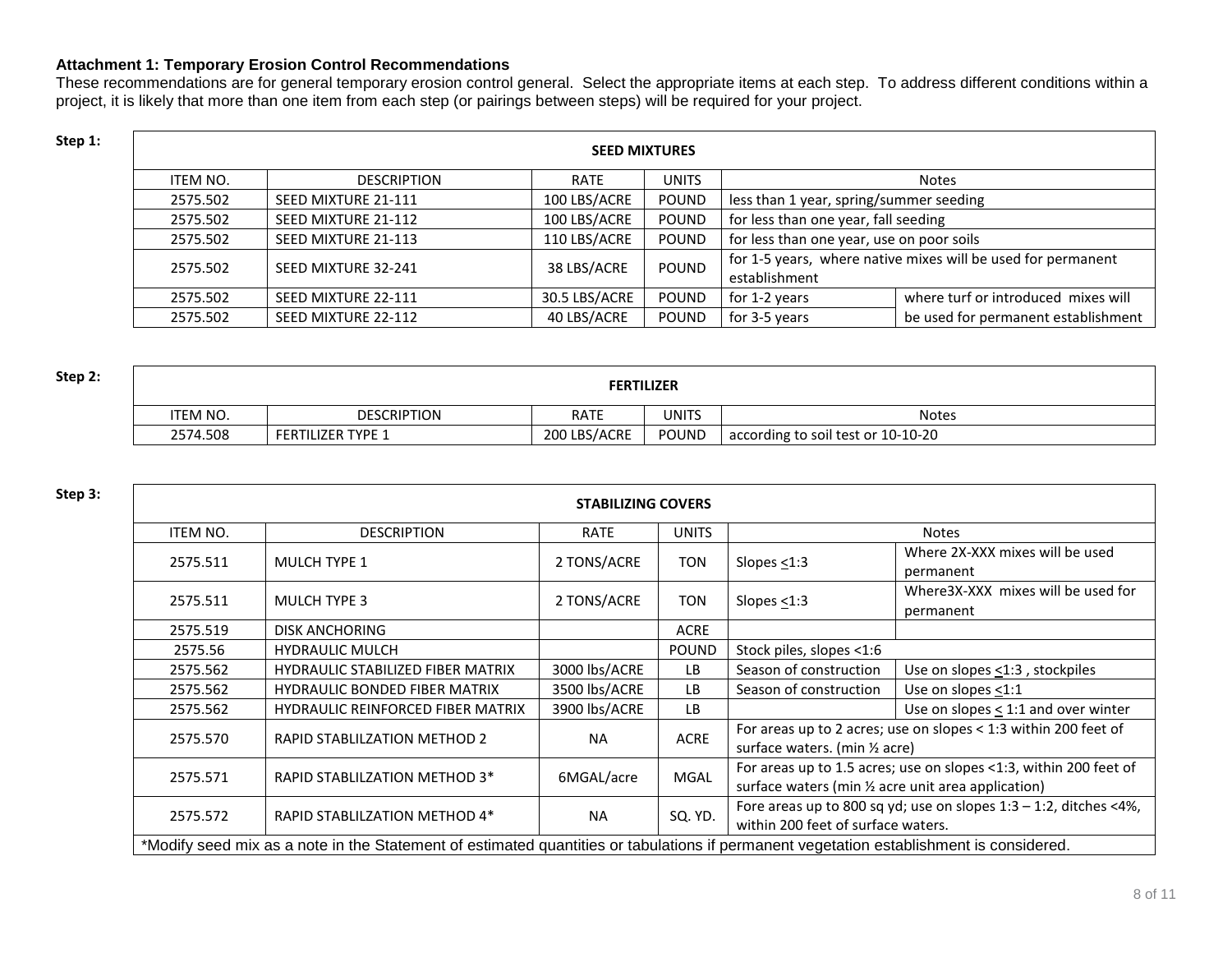#### **Attachment 2: Permanent Vegetation Establishment Recommendations**

These recommendations are for general vegetation establishment. Select the appropriate items at each step. To address different conditions within a project, it is likely that more than one item from each step (or pairings between steps) will be required for your project.

## **Step 1: Step 1: SOIL PREPARATION**

| ITEM NO. | <b>DESCRIPTION</b>   | <b>RATE</b> | UNITS       | <b>Notes</b>        |
|----------|----------------------|-------------|-------------|---------------------|
| 2574.575 | <b>SUBSOILING</b>    | <b>NA</b>   | ACRE        | Use on all projects |
| 2574.578 | <b>SOIL BED PREP</b> | <b>NA</b>   | <b>ACRE</b> | Use on all projects |

| Step 2: | SEED <sup>*</sup> |                        |               |              |                                                                                                                                                                                                 |                     |  |
|---------|-------------------|------------------------|---------------|--------------|-------------------------------------------------------------------------------------------------------------------------------------------------------------------------------------------------|---------------------|--|
|         | ITEM NO.          | <b>DESCRIPTION</b>     | RATE          | <b>UNITS</b> |                                                                                                                                                                                                 | <b>Notes</b>        |  |
|         | 2575.501          | <b>SEEDING</b>         | <b>NA</b>     | <b>ACRE</b>  | Use on all projects                                                                                                                                                                             |                     |  |
|         | 2575.502          | SEED MIXTURE 35-241    | 36.5 LBS/ACRE | <b>POUND</b> | For backslopes, dry ditches,<br>areas not regularly mowed, or                                                                                                                                   | For non-sandy soils |  |
|         | 2575.502          | SEED MIXTURE 35-221    | 36.5 LBS/ACRE | <b>POUND</b> | areas above stormwater and<br>riparian plantings                                                                                                                                                | For sandy soils     |  |
|         | 2575.502          | SEED MIXTURE 33-261    | 35 LBS/ACRE   | <b>POUND</b> | Stormwater and wetland plantings: within 10' of open water<br>(retention pond edges, streambanks, etc) and on bottom<br>(including 3' up from bottom) of infiltration ponds and wet<br>ditches. |                     |  |
|         | 2575.502          | SEED MIXTURE 25-141    | 59 LBS/ACRE   | <b>POUND</b> | For general use on in-slopes                                                                                                                                                                    | For non-sandy soils |  |
|         | 2575.502          | SEED MIXTURE 25-121    | 61 LBS/ACRE   | <b>POUND</b> | (e.g. top 8-15ft) and regularly<br>mowed areas                                                                                                                                                  | for sandy soils     |  |
|         | 2575.502          | SEED MIXTURE 25-151    | 120 LBS/ACRE  | <b>POUND</b> | Use in frequently mowed residential areas                                                                                                                                                       |                     |  |
|         | 2575.505          | <b>SOD TYPE LAWN</b>   | <b>NA</b>     | SQ YD        |                                                                                                                                                                                                 |                     |  |
|         | 2575.502          | SEED MIXTURE 25-131    | 220 LBS/ACRE  | <b>POUND</b> | Use in frequently mowed commercial areas and boulevards                                                                                                                                         |                     |  |
|         | 2575.505          | SOD TYPE SALT TOLERANT | <b>NA</b>     | SQ YD        | Use in high traffic areas where salt use is expected (boulevards,<br>road edges, and medians)                                                                                                   |                     |  |

**\*** Native Vegetation (3X-XXX seed mix series) may be required due to adjacent landowner, permit requirements, rare species, Prairie Passage Routes (D1,D4,D6,D7,D8), or Areas of Environmental Sensitivity (Check Environmental Review documentation and permits).

| Step3: | <b>FERTILIZER</b> |                                  |                 |              |                                                              |  |  |  |
|--------|-------------------|----------------------------------|-----------------|--------------|--------------------------------------------------------------|--|--|--|
|        | ITEM NO.          | <b>DESCRIPTION</b>               | <b>RATE</b>     | <b>UNITS</b> | <b>Notes</b>                                                 |  |  |  |
|        | 2574.508          | FERTILIZER TYPE 3 (slow release) | 200 LBS/ACRE    | POUND        | Use with 2X-XXX seed mixes near water and for sod; 22-5-10   |  |  |  |
|        | 2574.508          | FERTILIZER TYPE 3 (slow release) | 350<br>LBS/ACRE | POUND        | Use with 2X-XXX seed mixes away from water; 22-5-10          |  |  |  |
|        | 2574.508          | FERTILIZER TYPE 3 (slow release) | 200 LBS/ACRE    | POUND        | Use with 3X-XXX seed mixes in areas away from water; 22-5-10 |  |  |  |
|        |                   |                                  |                 |              |                                                              |  |  |  |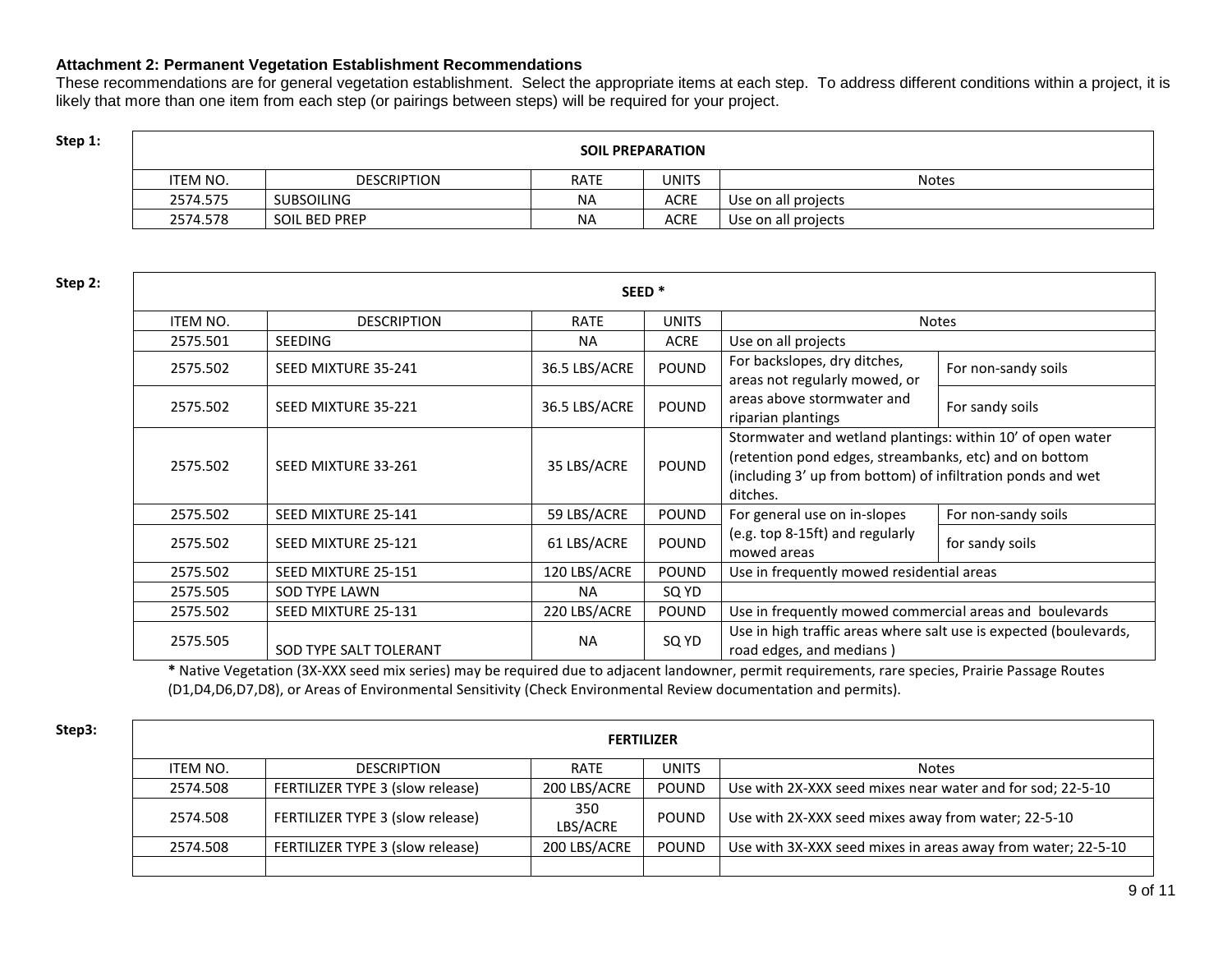| Step3: |          |                                   |              |       |                                                                                       |
|--------|----------|-----------------------------------|--------------|-------|---------------------------------------------------------------------------------------|
|        | 2574.508 | FERTILIZER TYPE 4 (natural based) | 120 LBS/ACRE | POUND | Use with 3X-XXX a near water;<br>18-1-8 for loam & clay loam, 17-10-7 for sandy soils |

**\*** These fertilizer analyses and rates are general recommendations. For best results the analysis and rates should be based on a soil test.

| Step 4: | <b>STABILIZING COVERS</b> |                                                                    |               |                       |                                                                                                                                                                        |                                           |  |
|---------|---------------------------|--------------------------------------------------------------------|---------------|-----------------------|------------------------------------------------------------------------------------------------------------------------------------------------------------------------|-------------------------------------------|--|
|         | ITEM NO.                  | <b>DESCRIPTION</b>                                                 | <b>RATE</b>   | <b>UNITS</b><br>Notes |                                                                                                                                                                        |                                           |  |
|         | 2575.526                  | <b>COMPOST BLANKET</b>                                             | <b>NA</b>     | SQ YD                 | Use on boulevards with poor soils                                                                                                                                      | Use on slopes $<$ 1:4                     |  |
|         | 2575.511                  | MULCH TYPE 1 (clean straw/hay)                                     | 2 TONS/ACRE   | <b>TON</b>            | For 2X-XXX seed mix series                                                                                                                                             |                                           |  |
|         | 2575.511                  | MULCH TYPE 3 (certified grain straw)                               | 2 TONS/ACRE   | <b>TON</b>            | For 3X-XXX seed mix series                                                                                                                                             |                                           |  |
|         | 2575.519                  | <b>DISK ANCHORING</b>                                              | <b>NA</b>     | ACRE                  | use with mulch (type 1 or 3)                                                                                                                                           | Use on slopes $\leq$ 1:3                  |  |
|         | 2575.511                  | MULCH TYPE 5 (wood slash)                                          | <b>NA</b>     | <b>TON</b>            | Slash mulch from onsite clearing and grubbing. Typically used up<br>with temporary erosion control measures. Though if available,<br>use for tree or shrub protection. |                                           |  |
|         | 2575.511                  | MULCH TYPE 6 (woodchips)                                           | <b>NA</b>     | <b>TON</b>            | For Landscape beds and plantings                                                                                                                                       |                                           |  |
|         | 2575.511                  | MULCH TYPE 8 (prairie hay)                                         | <b>NA</b>     | <b>TON</b>            | Rarely used, typically only when source is adjacent to project                                                                                                         |                                           |  |
|         | 2575.511                  | MULCH TYPE 9 (aggregate mulch)                                     | <b>NA</b>     | <b>TON</b>            | For landscape beds                                                                                                                                                     |                                           |  |
|         | 2575.523                  | EROSION CONTROL BLANKET,<br>CATEGORY 3N (natural netting)          | <b>NA</b>     | SQ YD                 | Use on slopes $\leq$ 1:2, or ditch grades                                                                                                                              |                                           |  |
|         | 2575.523                  | EROSION CONTROL BLANKET,<br>CATEGORY 3P (synthetic netting)        | <b>NA</b>     | SQ YD                 | Use may be prohibited due to adjacent<br>landowner, permit requirements, or<br>rare species. (Check Environmental<br>Review documentation and permits)                 | Use on slopes $<$ 1:2, or<br>ditch grades |  |
|         | 2575.523                  | EROSION CONTROL BLANKET,<br>CATEGORY 4N (natural netting)          | <b>NA</b>     | SQ YD                 | Use on slopes $<$ 1:1, or ditch grades                                                                                                                                 |                                           |  |
|         | 2575.523                  | <b>EROSION CONTROL BLANKET,</b><br>CATEGORY 4P (synthetic netting) | <b>NA</b>     | SQ YD                 | Use may be prohibited due to adjacent<br>landowner, permit requirements, or<br>rare species. (Check Environmental<br>Review documentation and permits)                 | Use on slopes <1:1 or<br>ditch grades     |  |
|         | 2575.560                  | <b>HYDRAULIC Compost</b>                                           | 3000lbs/ACRE  | <b>LB</b>             | Add for poor soils.                                                                                                                                                    |                                           |  |
|         | 2575.560                  | <b>HYDRAULIC Mulch</b>                                             | 2100lbs/ACRE  | LB                    | May be used for permanent vegetation establishment in flat<br>areas. Typically utilized for temporary erosion control.                                                 |                                           |  |
|         | 2575.560                  | <b>HYDRAULIC Stabilized Fiber Matrix</b><br>(SFM)                  | 3000 lbs/ACRE | LB                    | Low strength fiber matrix, for use on slopes $\leq$ 1:3                                                                                                                |                                           |  |
|         | 2575.560                  | <b>HYDRAULIC Bonded Fiber Matrix (BFM)</b>                         | 3500 lbs/ACRE | <b>LB</b>             | Medium strength fiber matrix, for use on slopes <1:1                                                                                                                   |                                           |  |
|         | 2575.560                  | <b>HYDRAULIC Reinforced Fiber Matrix</b><br>(RFM)                  | 3900 lbs/ACRE | LB                    | Stronger fiber matrix, for use on slopes <1:1                                                                                                                          |                                           |  |